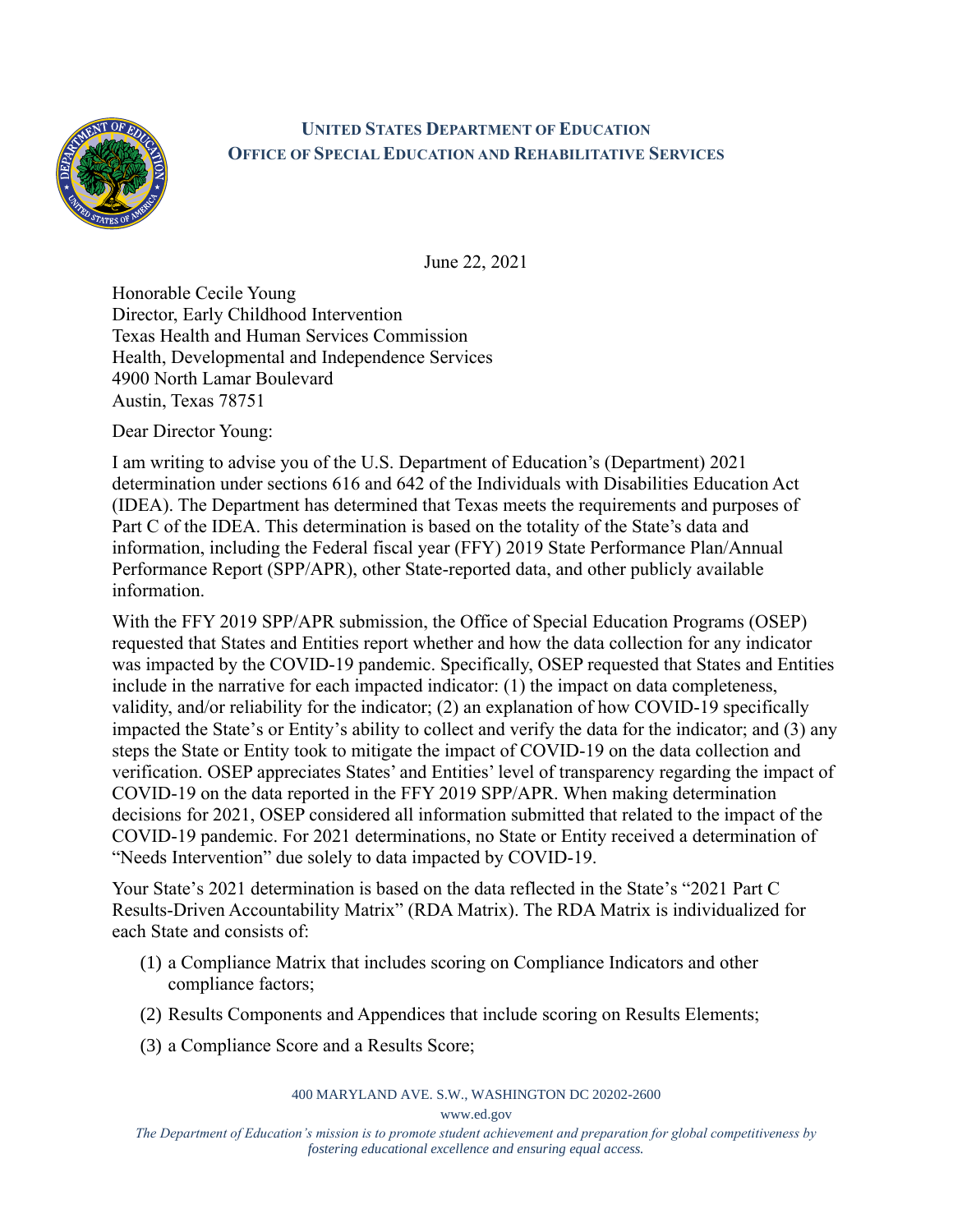- (4) an RDA Percentage based on both the Compliance Score and the Results Score; and
- (5) the State's Determination.

The RDA Matrix is further explained in a document, entitled "How the Department Made Determinations under Sections 616(d) and 642 of the Individuals with Disabilities Education Act in 2021: Part C" (HTDMD).

OSEP is continuing to use both results data and compliance data in making the Department's determinations in 2021, as it did for Part C determinations in 2015-2020. (The specifics of the determination procedures and criteria are set forth in the HTDMD and reflected in the RDA Matrix for your State.) For 2021, the Department's IDEA Part C determinations continue to include consideration of each State's Child Outcomes data, which measure how children who receive Part C services are improving functioning in three outcome areas that are critical to school readiness:

- positive social-emotional skills;
- acquisition and use of knowledge and skills (including early language/communication); and
- use of appropriate behaviors to meet their needs.

Specifically, the Department considered the data quality and the child performance levels in each State's Child Outcomes FFY 2019 data.

You may access the results of OSEP's review of your State's SPP/APR and other relevant data by accessing the EMAPS SPP/APR reporting tool using your State-specific log-on information at [https://emaps.ed.gov/suite/.](https://emaps.ed.gov/suite/) When you access your State's SPP/APR on the site, you will find, in Indicators 1 through 10, the OSEP Response to the indicator and any actions that the State is required to take. The actions that the State is required to take are in the "Required Actions" section of the indicator.

It is important for you to review the Introduction to the SPP/APR, which may also include language in the "OSEP Response" and/or "Required Actions" sections.

You will also find all of the following important documents saved as attachments:

- (1) the State's RDA Matrix;
- (2) the HTDMD document;
- (3) a spreadsheet entitled "2021 Data Rubric Part C," which shows how OSEP calculated the State's "Timely and Accurate State-Reported Data" score in the Compliance Matrix; and
- (4) a document entitled "Dispute Resolution 2019-2020," which includes the IDEA section 618 data that OSEP used to calculate the State's "Timely State Complaint Decisions" and "Timely Due Process Hearing Decisions" scores in the Compliance Matrix.

As noted above, the State's 2021 determination is Meets Requirements. A State's 2021 RDA Determination is Meets Requirements if the RDA Percentage is at least 80%, unless the Department has imposed Specific Conditions on the State's last three IDEA Part C grant awards (for FFYs 2018, 2019, and 2020), and those Specific Conditions are in effect at the time of the 2021 determination.